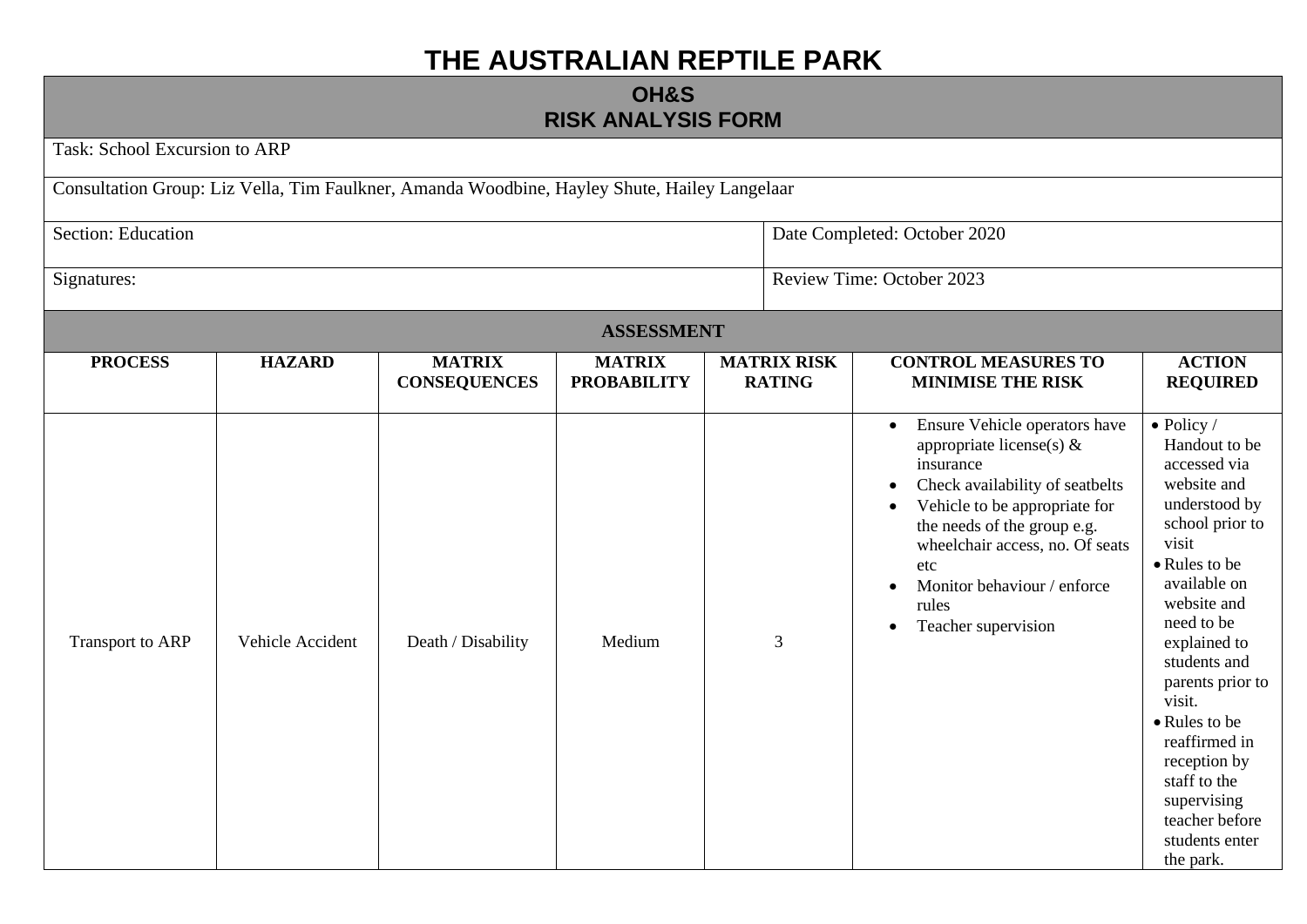| Transport to ARP                 | Boarding Coach -<br>Slip / Fall | First Aid          | High | $\overline{4}$ | Suitable Footwear<br>$\bullet$<br>Use of handrails<br>Teacher supervision of<br>$\bullet$<br>behaviour                                                                                                                                                                                                     | $\bullet$ Policy /<br>Handout to be<br>accessed via<br>website and<br>understood by<br>school prior to<br>visit<br>• Rules to be<br>available on<br>website and<br>need to be<br>explained to<br>students and<br>parents prior to<br>visit.<br>• Rules to be<br>reaffirmed in<br>reception by<br>staff to the<br>supervising<br>teacher before<br>students enter<br>the park. |
|----------------------------------|---------------------------------|--------------------|------|----------------|------------------------------------------------------------------------------------------------------------------------------------------------------------------------------------------------------------------------------------------------------------------------------------------------------------|-------------------------------------------------------------------------------------------------------------------------------------------------------------------------------------------------------------------------------------------------------------------------------------------------------------------------------------------------------------------------------|
| Walking to and from<br>transport | Hit by vehicle                  | Death / Disability | Low  | $\overline{4}$ | Teacher supervision - enough<br>$\bullet$<br>adult supervision on hand for<br>supervision<br>Position of transport vehicle<br>$\bullet$<br>parking<br>Usher students directly to the<br>$\bullet$<br>reception area<br>Supervisors / Parents<br>understanding of safety rules<br>from ARP before ARP visit | $\bullet$ Policy /<br>Handout to be<br>accessed via<br>website and<br>understood by<br>school prior to<br>visit<br>• Rules to be<br>available on<br>website and<br>need to be<br>explained to<br>students and<br>parents prior to<br>visit.<br>• Rules to be<br>reaffirmed in<br>reception by                                                                                 |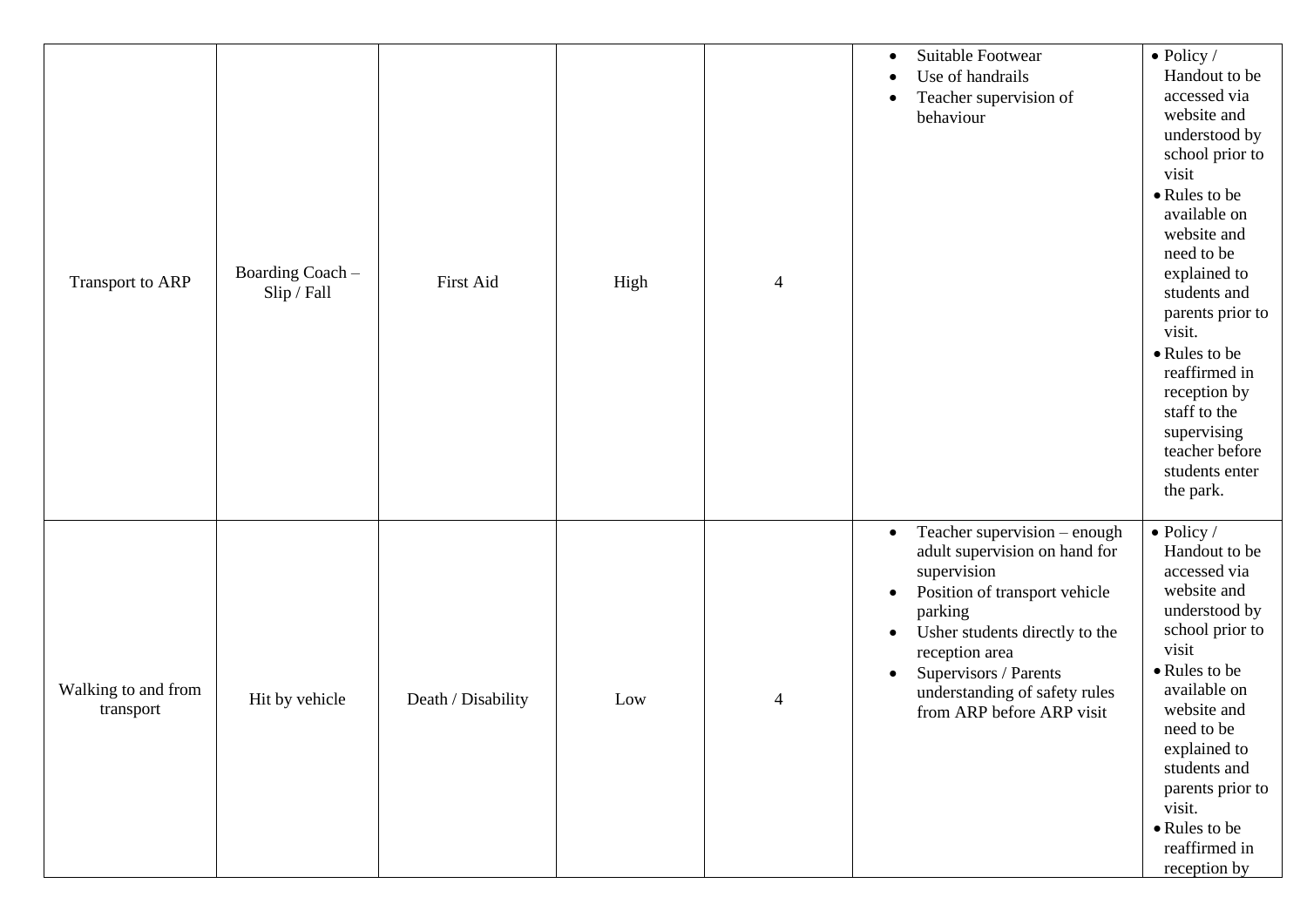|                                  |                                                  |                  |      |                          |                                                                                                                                                                                                                                                                                                                                   | staff to the<br>supervising<br>teacher before<br>students enter<br>the park.                                                                                                                                                                                                                                                                                                                                |
|----------------------------------|--------------------------------------------------|------------------|------|--------------------------|-----------------------------------------------------------------------------------------------------------------------------------------------------------------------------------------------------------------------------------------------------------------------------------------------------------------------------------|-------------------------------------------------------------------------------------------------------------------------------------------------------------------------------------------------------------------------------------------------------------------------------------------------------------------------------------------------------------------------------------------------------------|
| Walking to and from<br>transport | Slips and Falls                                  | <b>First Aid</b> | High | $\overline{\mathcal{A}}$ | Suitable footwear<br>$\bullet$<br>Teacher / Parent Supervision of<br>٠<br>orderly behaviour of students -<br>suitable adult to child ratio<br>MUST be adhered to .<br>Preschool and kindy children<br>will require a 1:5 ratio and<br>children year 1 and up will<br>require a 1:8 ratio.<br>Maintenance of ARP entrance<br>paths | $\bullet$ Policy /<br>Handout to be<br>accessed via<br>website and<br>understood by<br>school prior to<br>visit<br>• Rules to be<br>available on<br>website and<br>need to be<br>explained to<br>students and<br>parents prior to<br>visit.<br>• Rules to be<br>reaffirmed in<br>reception by<br>staff to the<br>supervising<br>teacher before<br>students enter<br>the park.<br>• ARP Maint<br><b>SOPs</b> |
| Weather conditions               | Over exposure to<br>Sun / Heat or<br>dehydration | First Aid        | High | 4                        | Notify Schools that parents<br>$\bullet$<br>must be advised of student<br>uniform requirements for<br>changing weather conditions -<br>hats, sleeved shirts, sunscreen<br>etc must be worn.<br>Advise school to check weather<br>$\bullet$<br>forecast for the day of<br>excursion                                                | $\bullet$ Policy /<br>Handout to be<br>accessed via<br>website and<br>understood by<br>school prior to<br>visit<br>• Rules to be<br>available on<br>website and<br>need to be<br>explained to                                                                                                                                                                                                               |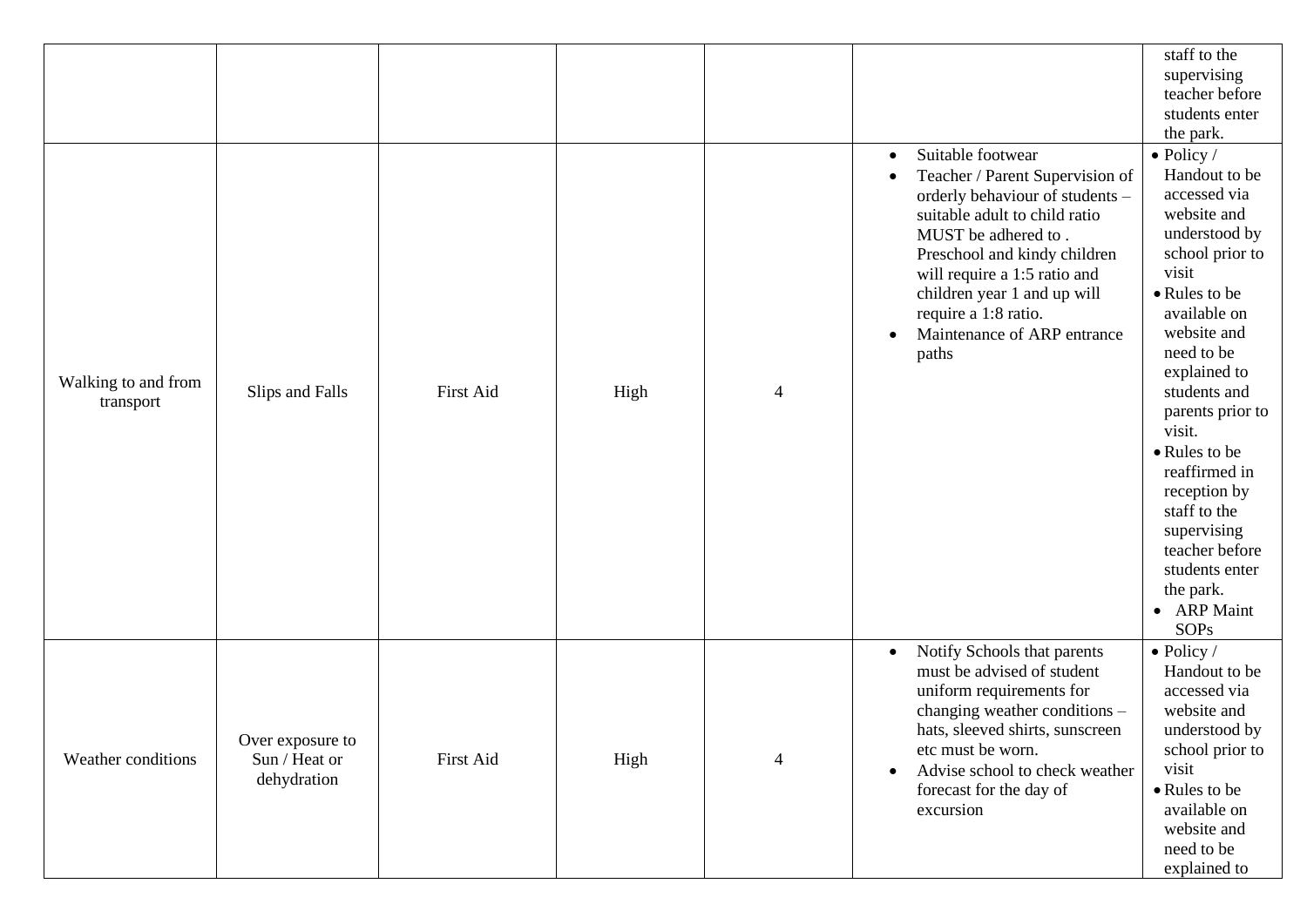|                                  |                                    |           |        |                | Availability of water. Cups of<br>$\bullet$<br>water can be provided upon<br>request.<br>Advise schools that each<br>$\bullet$<br>student should carry drinking<br>water<br>Supervising adults advised to<br>$\bullet$<br>carry water and extra sunscreen<br>School advised of first aid<br>station at ARP (reception)                                                                                          | students and<br>parents prior to<br>visit.<br>• Rules to be<br>reaffirmed in<br>reception by<br>staff to the<br>supervising<br>teacher before<br>students enter<br>the park.                                                                                                                                                                                                  |
|----------------------------------|------------------------------------|-----------|--------|----------------|-----------------------------------------------------------------------------------------------------------------------------------------------------------------------------------------------------------------------------------------------------------------------------------------------------------------------------------------------------------------------------------------------------------------|-------------------------------------------------------------------------------------------------------------------------------------------------------------------------------------------------------------------------------------------------------------------------------------------------------------------------------------------------------------------------------|
| Walking throughout<br><b>ARP</b> | Slips and Falls                    | First Aid | High   | $\overline{4}$ | Teacher / Parents supervision<br>$\bullet$<br>of student behaviour<br>ARP rules explained to<br>$\bullet$<br>students and teacher / parents<br>Schools advised before visit of<br>rules including a map<br>Teachers / Parents supplied<br>$\bullet$<br>with map of park on visit<br>Advise students and teachers /<br>$\bullet$<br>Parents not to drag feet along<br>walkways<br>Suitable Footwear<br>$\bullet$ | $\bullet$ Policy /<br>Handout to be<br>accessed via<br>website and<br>understood by<br>school prior to<br>visit<br>• Rules to be<br>available on<br>website and<br>need to be<br>explained to<br>students and<br>parents prior to<br>visit.<br>• Rules to be<br>reaffirmed in<br>reception by<br>staff to the<br>supervising<br>teacher before<br>students enter<br>the park. |
| Walking throughout<br>ARP        | Exposure to potential<br>allergens | First Aid | Medium | 5              | Schools advised before their<br>$\bullet$<br>visit to ARP that a variety of<br>products are used to care for<br>the animals and the grounds of<br>ARP. This may include nuts<br>and nut products etc<br>Schools are advised to closely<br>$\bullet$<br>monitor students with allergies                                                                                                                          | $\bullet$ Policy /<br>Handout to be<br>accessed via<br>website and<br>understood by<br>school prior to<br>visit                                                                                                                                                                                                                                                               |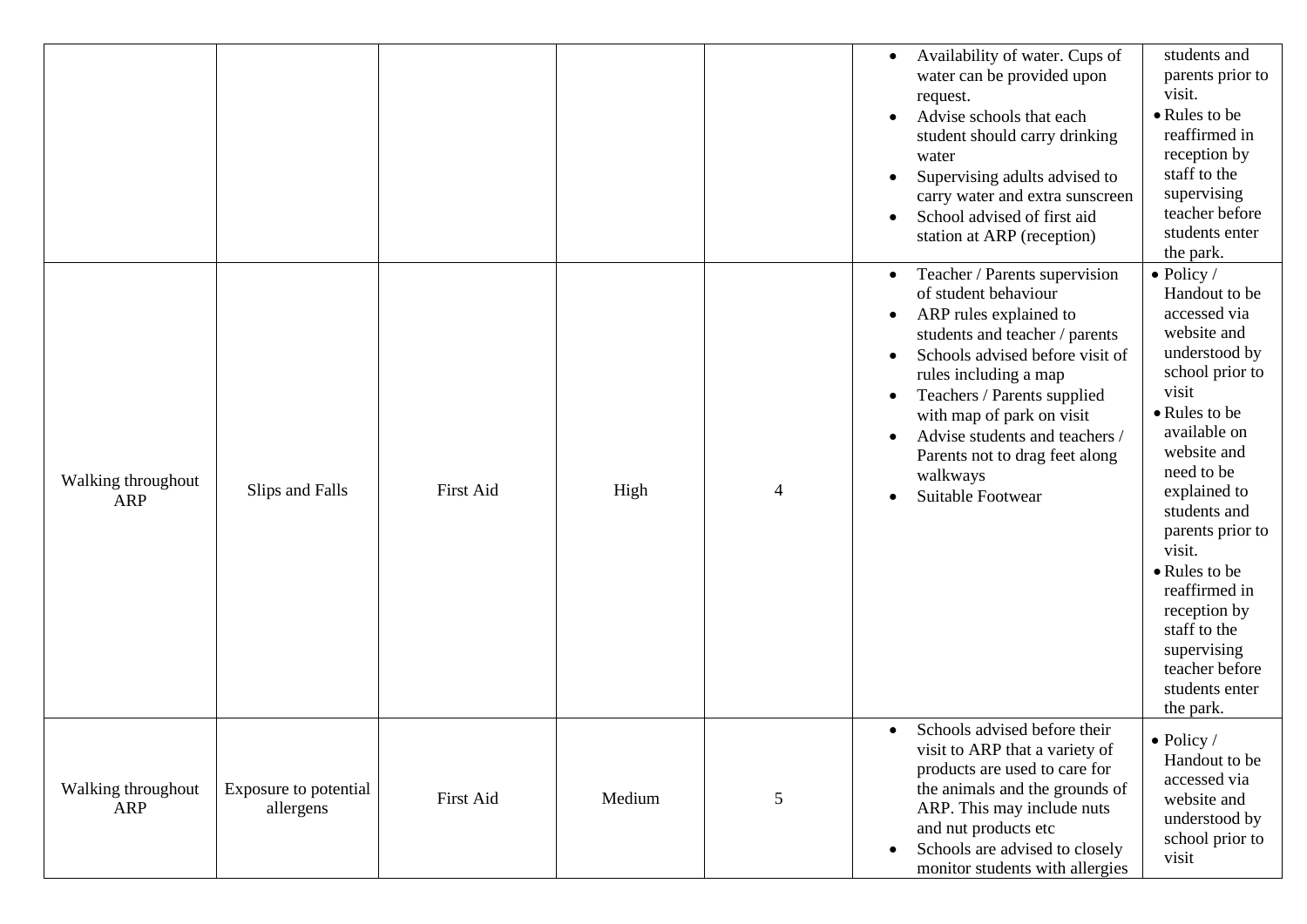|                                  |                                         |                     |     |                | and advise ARP staff before<br>their visit if there are serious<br>allergy conditions in the group<br>Schools are advised of ARP<br>first aid station (reception)                                                                                                                                                                                                                                                                                                                                                                                                                            | • Rules to be<br>available on<br>website and<br>need to be<br>explained to<br>students and<br>parents prior to<br>visit.<br>• Rules to be<br>reaffirmed in<br>reception by<br>staff to the<br>supervising<br>teacher before<br>students enter<br>the park.                                                                                                                    |
|----------------------------------|-----------------------------------------|---------------------|-----|----------------|----------------------------------------------------------------------------------------------------------------------------------------------------------------------------------------------------------------------------------------------------------------------------------------------------------------------------------------------------------------------------------------------------------------------------------------------------------------------------------------------------------------------------------------------------------------------------------------------|-------------------------------------------------------------------------------------------------------------------------------------------------------------------------------------------------------------------------------------------------------------------------------------------------------------------------------------------------------------------------------|
| Walking throughout<br><b>ARP</b> | <b>Injury from Animal</b>               | Death or disability | Low | $\overline{4}$ | ARP rules of behaviour<br>$\bullet$<br>explained on arrival<br>ARP rules of behaviour given<br>to school before visit and<br>advised to give copies to all<br>supervising teachers and<br>parents and explained to<br>students.<br>ARP advise all supervisors and<br>٠<br>students of ARP first aid<br>station (reception)<br>Students and supervising<br>٠<br>teachers/parents advised to<br>obey warning signs throughout<br>park at all times<br>Teacher / Parent supervision of<br>student whereabouts &<br>behaviour at all times<br>Teacher / Parent ratio to<br>$\bullet$<br>students | $\bullet$ Policy /<br>Handout to be<br>accessed via<br>website and<br>understood by<br>school prior to<br>visit<br>• Rules to be<br>available on<br>website and<br>need to be<br>explained to<br>students and<br>parents prior to<br>visit.<br>• Rules to be<br>reaffirmed in<br>reception by<br>staff to the<br>supervising<br>teacher before<br>students enter<br>the park. |
| Walking throughout<br><b>ARP</b> | Snake/Spider bite -<br>Captive and wild | Death or disability | Low | $\overline{4}$ | School given copy of rules of<br>$\bullet$<br>conduct before visit -                                                                                                                                                                                                                                                                                                                                                                                                                                                                                                                         | $\bullet$ Policy /<br>Handout to be<br>accessed via                                                                                                                                                                                                                                                                                                                           |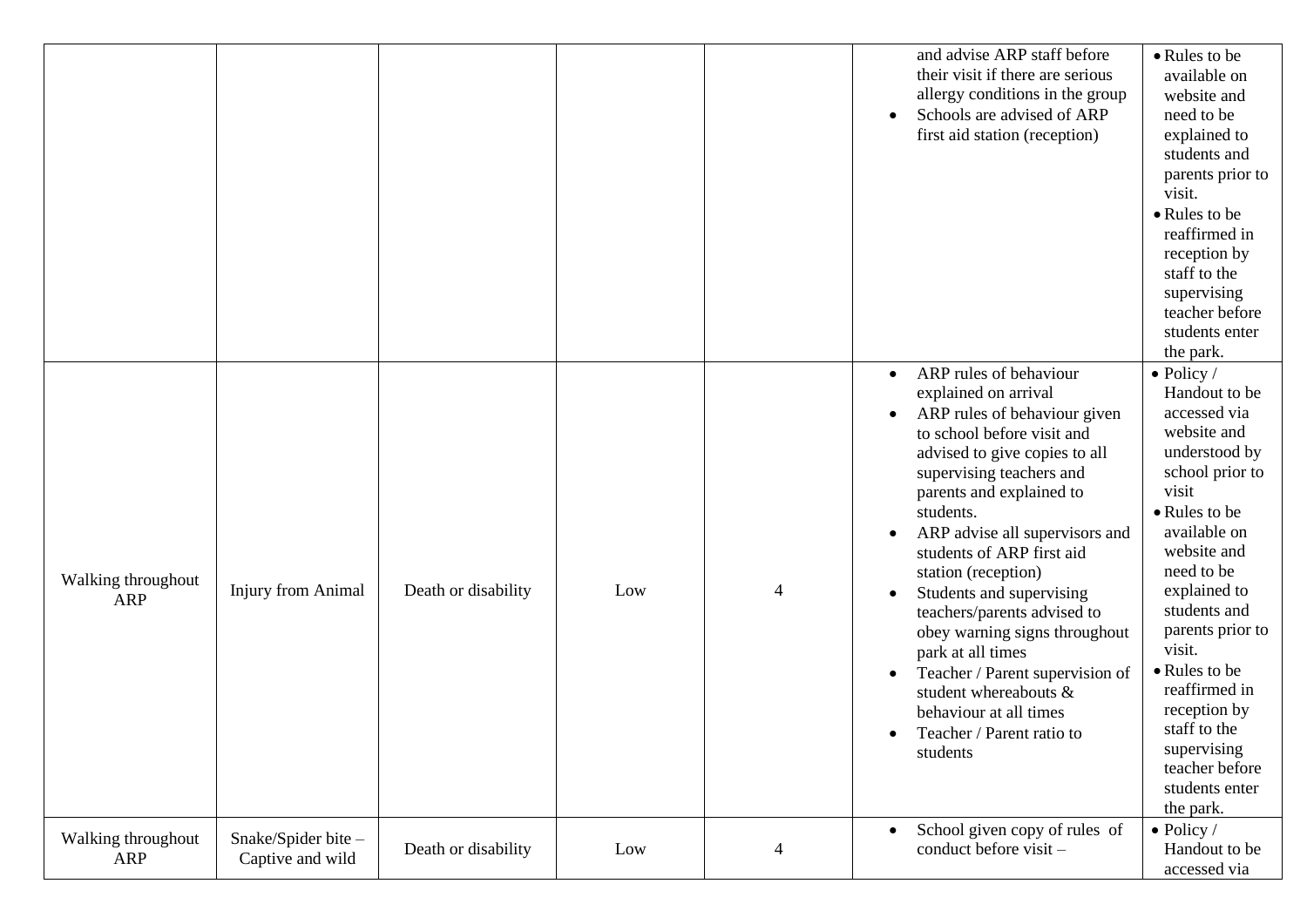|                                  |          |                     |     |   | including no access to snake<br>pits<br>Exhibit design (no spiders<br>$\bullet$<br>touchable)<br>Teacher / Parent supervision at<br>all times<br>ARP rules explained to<br>students and supervising<br>teachers / parents on arrival at<br><b>ARP</b><br>School and supervising<br>teachers advised of ARP first<br>aid station (reception)<br>All supervising teachers /<br>parents are supplied upon<br>arrival with ARP map<br>School given ARP map prior to<br>$\bullet$<br>visiting day<br>ARP paths are maintained<br>regularly<br>Hands off approach to spiders<br>during school shows | website and<br>understood by<br>school prior to<br>visit<br>• Rules to be<br>available on<br>website and<br>need to be<br>explained to<br>students and<br>parents prior to<br>visit.<br>• Rules to be<br>reaffirmed in<br>reception by<br>staff to the<br>supervising<br>teacher before<br>students enter<br>the park. Spider<br><b>SOPs</b><br>$\bullet$ ARP maint<br><b>SOPs</b><br>• School Show<br><b>SOP</b> |
|----------------------------------|----------|---------------------|-----|---|-----------------------------------------------------------------------------------------------------------------------------------------------------------------------------------------------------------------------------------------------------------------------------------------------------------------------------------------------------------------------------------------------------------------------------------------------------------------------------------------------------------------------------------------------------------------------------------------------|-------------------------------------------------------------------------------------------------------------------------------------------------------------------------------------------------------------------------------------------------------------------------------------------------------------------------------------------------------------------------------------------------------------------|
| Walking throughout<br><b>ARP</b> | Drowning | Death or Disability | Low | 4 | School is given copy of ARP<br>$\bullet$<br>rules before visit including<br>map of ARP<br>Supervising teachers / parents<br>and students are told of ARP<br>rules on arrival<br>Teacher / parent supervision of<br>all students at all times<br>Regular 'head count' of<br>students by teacher/supervising<br>parents                                                                                                                                                                                                                                                                         | $\bullet$ Policy /<br>Handout to be<br>accessed via<br>website and<br>understood by<br>school prior to<br>visit<br>• Rules to be<br>available on<br>website and<br>need to be<br>explained to<br>students and<br>parents prior to<br>visit.<br>• Rules to be<br>reaffirmed in                                                                                                                                     |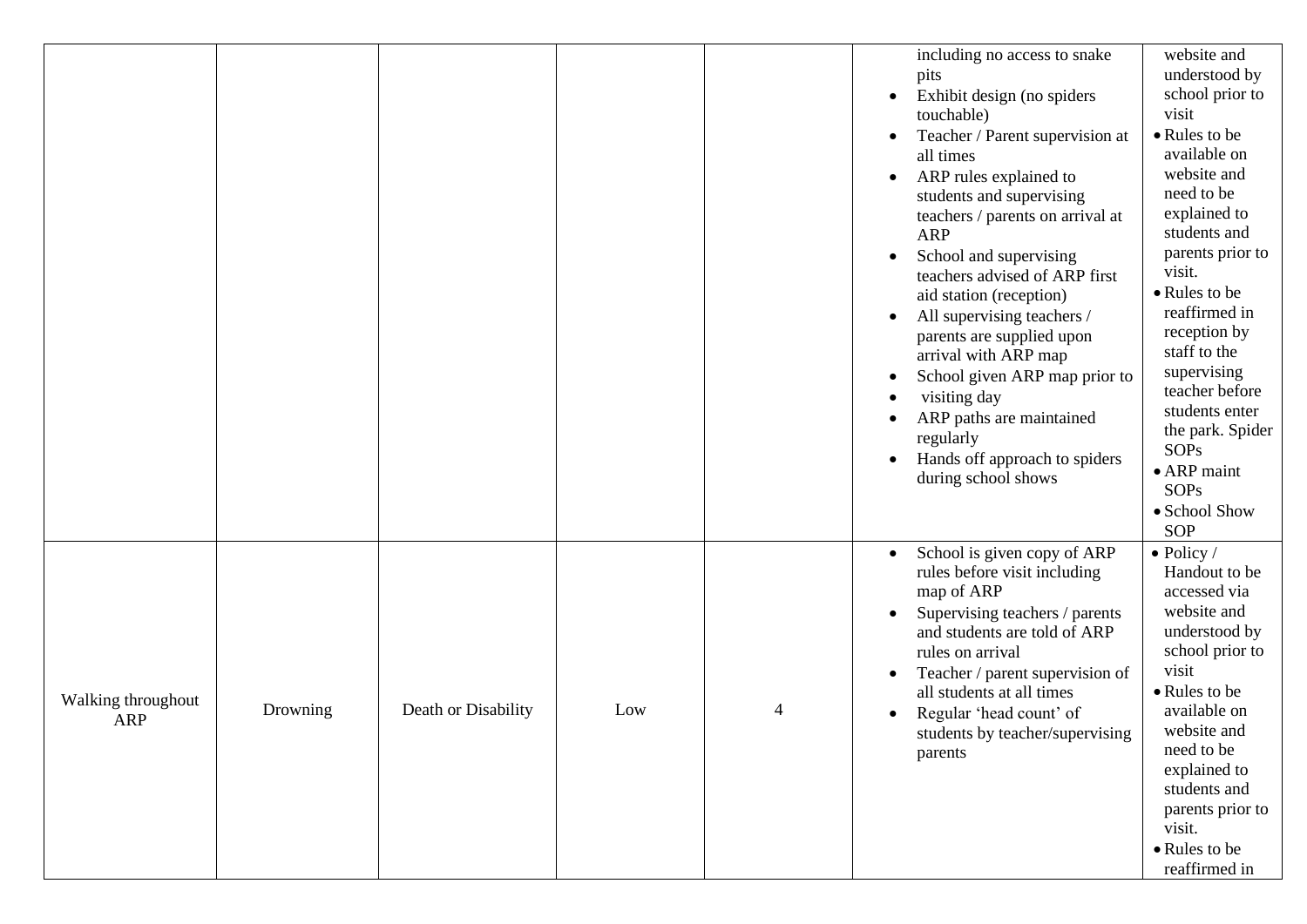|                                    |                                 |                  |        |                |                                                                                                                                                                                                                                                                                                                                                      | reception by<br>staff to the<br>supervising<br>teacher before<br>students enter<br>the park.                                                                                                                                                                                                                                                                                  |
|------------------------------------|---------------------------------|------------------|--------|----------------|------------------------------------------------------------------------------------------------------------------------------------------------------------------------------------------------------------------------------------------------------------------------------------------------------------------------------------------------------|-------------------------------------------------------------------------------------------------------------------------------------------------------------------------------------------------------------------------------------------------------------------------------------------------------------------------------------------------------------------------------|
| Walking throughout<br>ARP          | Lost child/child left<br>behind | First Aid        | Medium | 5              | School given copy of ARP<br>$\bullet$<br>rules before visit – student<br>behaviour<br>Supervising teachers / parents<br>$\bullet$<br>and students are told of ARP<br>rules on arrival<br>Regular 'head count' by<br>supervising teacher / parent and<br>before departure.<br>Supervising teacher / parent<br>supervision of students at all<br>times | $\bullet$ Policy /<br>Handout to be<br>accessed via<br>website and<br>understood by<br>school prior to<br>visit<br>• Rules to be<br>available on<br>website and<br>need to be<br>explained to<br>students and<br>parents prior to<br>visit.<br>• Rules to be<br>reaffirmed in<br>reception by<br>staff to the<br>supervising<br>teacher before<br>students enter<br>the park. |
| Observe / interact<br>with animals | Zoonoses                        | Lost Time Injury | Medium | $\overline{4}$ | School is given ARP rules<br>$\bullet$<br>before visit including map of<br><b>ARP</b><br>Wash station available in Park<br>area<br>Supervising teachers / parents<br>$\bullet$<br>to advise students after animal<br>- student contact<br>Supervising teacher / parent to<br>$\bullet$<br>ensure students wash hands<br>before eating                | $\bullet$ Policy /<br>Handout to be<br>accessed via<br>website and<br>understood by<br>school prior to<br>visit<br>• Rules to be<br>available on<br>website and<br>need to be<br>explained to<br>students and                                                                                                                                                                 |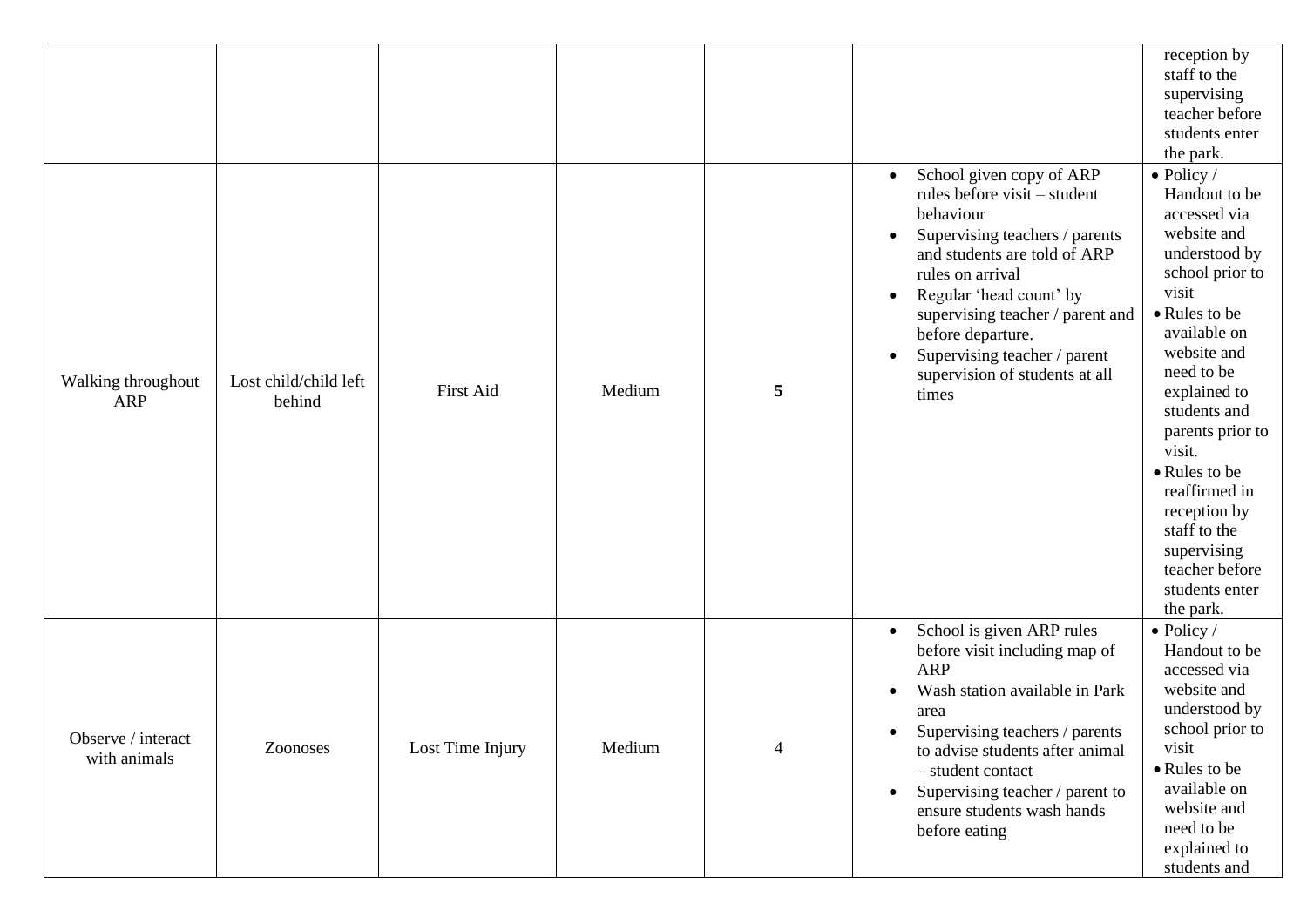|                                   |                    |                     |        |   | ARP wash station to remain<br>$\bullet$<br>clean and stocked with suitable<br>soap etc<br>Animal health monitored by<br><b>ARP</b> staff<br>ARP rules of behaviour<br>$\bullet$                                                                                                                                                                                                                                                                                                                                                  | parents prior to<br>visit.<br>• Rules to be<br>reaffirmed in<br>reception by<br>staff to the<br>supervising<br>teacher before<br>students enter<br>the park.<br>$\bullet$ ARP wash<br>station<br>available &<br>maintenance<br><b>SOPs</b><br>• ARP animal<br>health SOP<br>$\bullet$ Policy /                                                          |
|-----------------------------------|--------------------|---------------------|--------|---|----------------------------------------------------------------------------------------------------------------------------------------------------------------------------------------------------------------------------------------------------------------------------------------------------------------------------------------------------------------------------------------------------------------------------------------------------------------------------------------------------------------------------------|---------------------------------------------------------------------------------------------------------------------------------------------------------------------------------------------------------------------------------------------------------------------------------------------------------------------------------------------------------|
| Observe /interact with<br>animals | Injury from animal | Death or disability | Medium | 3 | explained on arrival<br>ARP rules of behaviour given<br>to school before visit and<br>advised to give copies to all<br>supervising teachers.<br>ARP to advise all Supervisors<br>$\bullet$<br>and students of ARP first aid<br>station (reception)<br>Students and supervising<br>$\bullet$<br>teachers / parents advised to<br>obey warning signs throughout<br>park at all times<br>Teacher / Parent supervision of<br>$\bullet$<br>student whereabouts and<br>behaviour at all times<br>Teacher / Parent ratio to<br>students | Handout to be<br>accessed via<br>website and<br>understood by<br>school prior to<br>visit<br>• Rules to be<br>available on<br>website and<br>need to be<br>explained to<br>students and<br>parents prior to<br>visit.<br>• Rules to be<br>reaffirmed in<br>reception by<br>staff to the<br>supervising<br>teacher before<br>students enter<br>the park. |